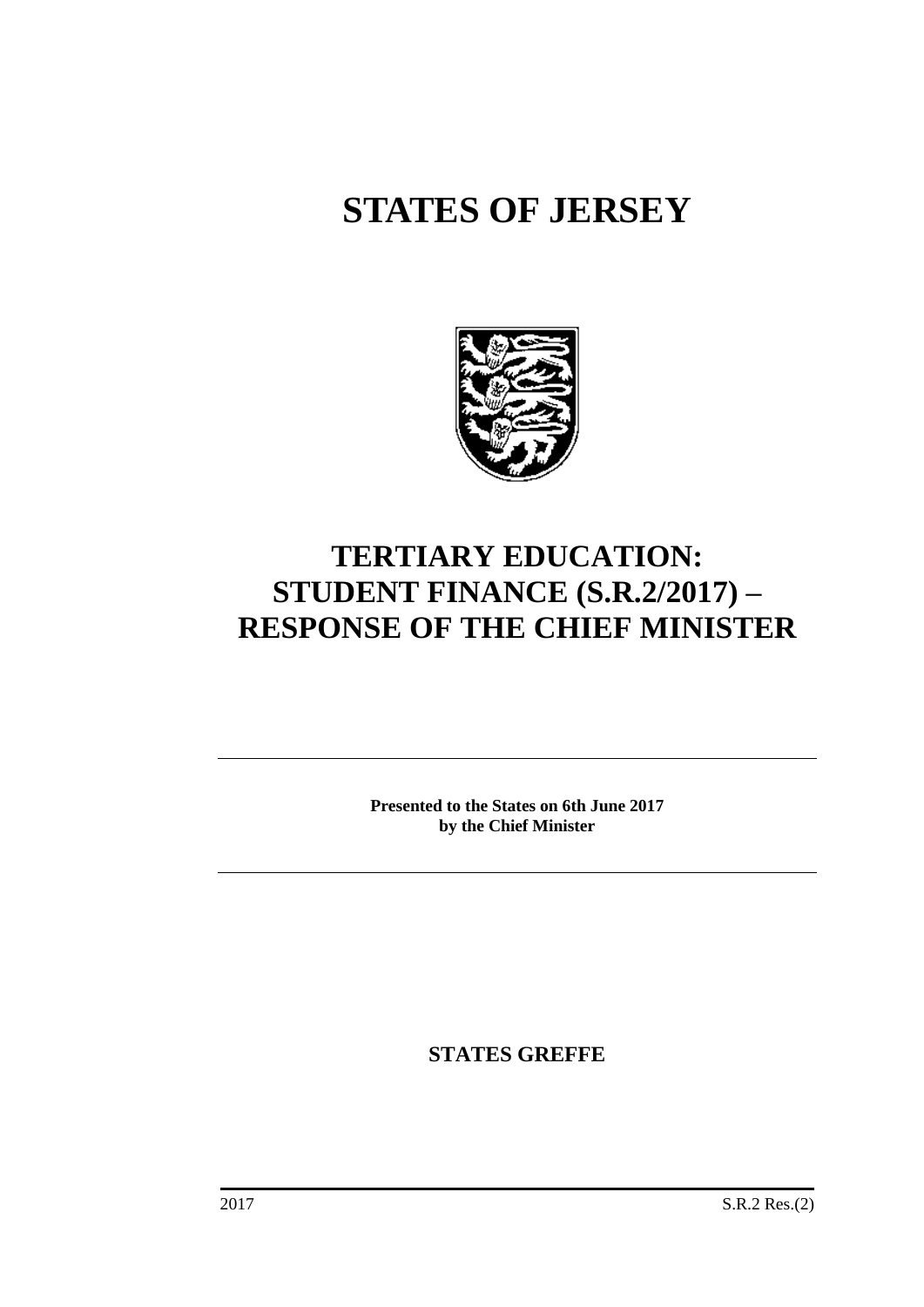#### **TERTIARY EDUCATION: STUDENT FINANCE (S.R.2/2017) – RESPONSE OF THE CHIEF MINISTER**

| <b>Ministerial Response to:</b>          | S.R.2/2017                                 |
|------------------------------------------|--------------------------------------------|
| <b>Ministerial Response required by:</b> | 2nd May 2017                               |
| <b>Review title:</b>                     | <b>Tertiary Education: Student Finance</b> |
| <b>Scrutiny Panel:</b>                   | <b>Education and Home Affairs</b>          |

#### **INTRODUCTION**

The Panel undertook the review into student finance because Jersey families were suffering varying degrees of financial hardship in sending students to university. The following Key Findings and Recommendations are made within the report **S.R.2/2017** and are directed to the Chief Minister, Minister for Treasury and Resources and Minister for Education.

#### **FINDINGS**

|                | <b>Findings</b>                                                                                                                                                                                       | <b>Comments</b>                                                                                                                                                                                                                                                                                                                                                                                                                                                                                                                                                                                                                                                                                                                                                                                                                                                                                                                                                                                                                      |
|----------------|-------------------------------------------------------------------------------------------------------------------------------------------------------------------------------------------------------|--------------------------------------------------------------------------------------------------------------------------------------------------------------------------------------------------------------------------------------------------------------------------------------------------------------------------------------------------------------------------------------------------------------------------------------------------------------------------------------------------------------------------------------------------------------------------------------------------------------------------------------------------------------------------------------------------------------------------------------------------------------------------------------------------------------------------------------------------------------------------------------------------------------------------------------------------------------------------------------------------------------------------------------|
| 1              | 11. Jersey students and their<br>families are, in many<br>cases, unable to meet the<br>costs of attending<br>university.                                                                              | The Minister is aware of this and has made public<br>statements to express his concern about the financial<br>pressure on families. He has been contacted by parents<br>directly and via the 2 workshops previously organised by<br>the Education Department at the suggestion of the<br>Minister, where full, frank and open discussions took<br>place. The scale of the problem has also been highlighted<br>in meetings and correspondence with the Student Loan<br>Support Group. The problem is already recognised and the<br>report reinforces what was already known.                                                                                                                                                                                                                                                                                                                                                                                                                                                         |
| $\overline{2}$ | 34. The Minister for<br>Education and the<br>Minister for Treasury<br>and Resources have<br>placed the responsibility<br>for resolving the<br>problems of student<br>finance at each other's<br>door. | The Council of Ministers have recognised that a skilled,<br>graduate-level workforce is vital for many Jersey<br>businesses and the economy. In public statements, the<br>Ministers have pointed out that they do not have the ability<br>the problem individually. They have<br>solve<br>to<br>complementary roles and responsibilities; It is within the<br>Minister for Education's remit to improve on-Island<br>provision of degrees and links with universities outside the<br>UK, particularly in European countries where the fees are<br>lower. He can also adjust the existing student finance<br>system, but does not have the remit or expertise to create a<br>new student loan scheme of the scale suggested. These<br>skills sit with the Minister for Treasury and Resources and<br>his team, who are best placed to explore funding<br>and their implications. The Ministers<br>mechanisms<br>recognise each other's responsibilities and challenges, and<br>this is why the Ministerial sub-group was created as a |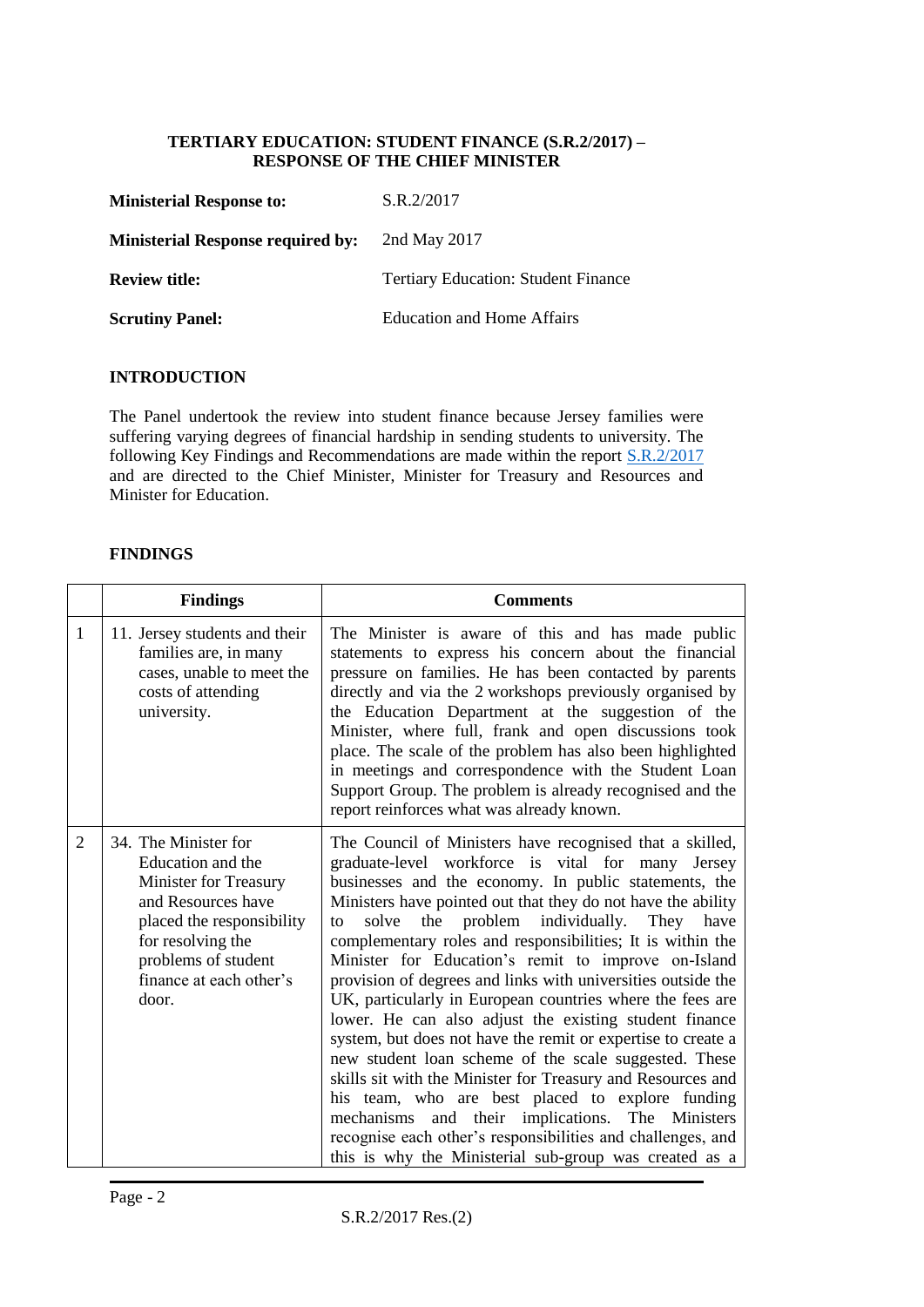|   | <b>Findings</b>                                                                                                                                                                                              | <b>Comments</b>                                                                                                                                                                                                                                                                                                                                                                                                                                                                                                                                                                                                                                                                                                                                                                                                                                                                                                                                                                                                                                                                                                                                                                                                                                        |  |
|---|--------------------------------------------------------------------------------------------------------------------------------------------------------------------------------------------------------------|--------------------------------------------------------------------------------------------------------------------------------------------------------------------------------------------------------------------------------------------------------------------------------------------------------------------------------------------------------------------------------------------------------------------------------------------------------------------------------------------------------------------------------------------------------------------------------------------------------------------------------------------------------------------------------------------------------------------------------------------------------------------------------------------------------------------------------------------------------------------------------------------------------------------------------------------------------------------------------------------------------------------------------------------------------------------------------------------------------------------------------------------------------------------------------------------------------------------------------------------------------|--|
|   |                                                                                                                                                                                                              | formal mechanism for various Ministers to work together<br>on all aspects of the issue. All parties are committed to<br>working together.                                                                                                                                                                                                                                                                                                                                                                                                                                                                                                                                                                                                                                                                                                                                                                                                                                                                                                                                                                                                                                                                                                              |  |
| 3 | 35. The Minister for<br>Education and the<br><b>Minister for Treasury</b><br>and Resources have<br>placed the responsibility<br>for resolving the<br>problems of student<br>finance at each other's<br>door. | See above.                                                                                                                                                                                                                                                                                                                                                                                                                                                                                                                                                                                                                                                                                                                                                                                                                                                                                                                                                                                                                                                                                                                                                                                                                                             |  |
| 4 | 40. The Island needs a pool<br>of graduates for business<br>to draw from.                                                                                                                                    | This is agreed. The precise nature of any skills gap in the<br>Island is currently being assessed as part of the process of<br>creating a new Skills Strategy for Jersey.                                                                                                                                                                                                                                                                                                                                                                                                                                                                                                                                                                                                                                                                                                                                                                                                                                                                                                                                                                                                                                                                              |  |
| 5 | 43. Jersey spends less, as a<br>percentage of GDP, than<br>listed OECD countries<br>on Tertiary Education.                                                                                                   | This is only one measure and looking at this alone could<br>create a misleading impression. Jersey has a very high<br>GDP per head, so it would be more informative to compare<br>each country's higher education spend as a proportion of<br>government expenditure or look at spending per pupil.<br>In 2017 the Education Department will spend £9 million<br>higher education funding. Decisions<br><b>States</b><br>on<br>on<br>expenditure are based on Island-wide priorities, social<br>circumstances<br>available<br>and<br>resources.<br>Therefore,<br>comparisons with percentages spent in other jurisdictions<br>also need to take account of their particular circumstances.                                                                                                                                                                                                                                                                                                                                                                                                                                                                                                                                                             |  |
| 6 | 56. The provision within the<br>Jersey Tax system of<br><b>Higher Child Allowance</b><br>is an indirect and poorly<br>targeted method of<br>assistance.                                                      | The Treasury recognises the limitations of using the tax<br>system in order to support parents/students with the costs<br>of higher education. In particular, it is recognised that the<br>availability of the higher child allowance only helps those<br>who actually pay income tax and that, because it is<br>available to all taxpayers with children in higher education,<br>it provides assistance to those taxpayers with the very<br>highest income who do not require any form of financial<br>assistance from the States in order to send their children on<br>to higher education.<br>In the 2016 Budget, the Minister for Treasury and<br>Resources considered phasing out the higher child<br>allowance from the standard rate calculation (at the same<br>time as phasing out the other child-related allowances from<br>the standard rate calculation), reducing the assistance<br>provided within the tax system for those higher income<br>taxpayers who have their income tax calculated by<br>reference to the standard rate calculation. The Minister<br>concluded that the availability of the higher child<br>allowance in the standard rate calculation should be<br>maintained until a broader solution for assisting with the |  |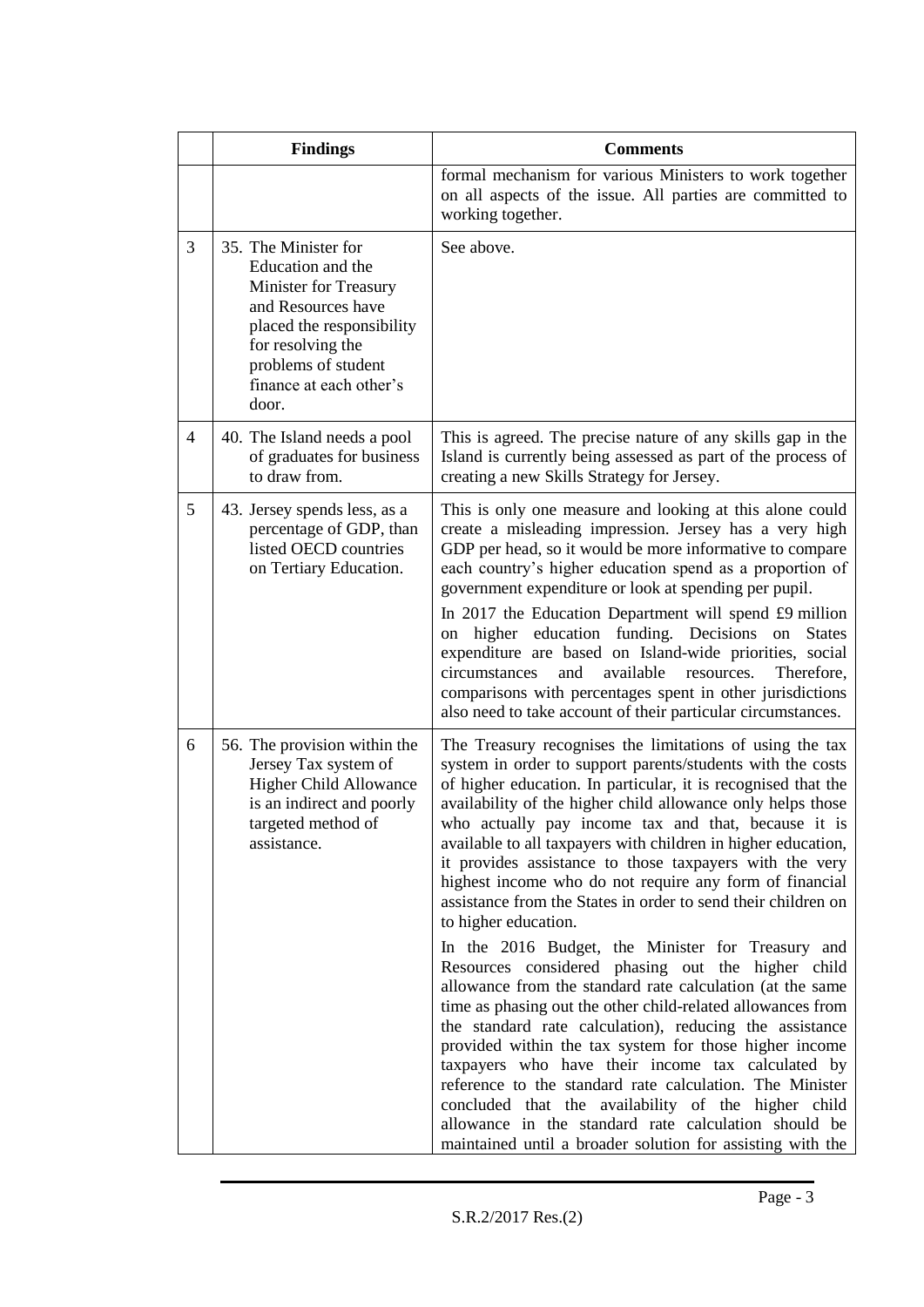|   | <b>Findings</b>                                                                                                                                                                 | <b>Comments</b>                                                                                                                                                                                                                                                                                                                                                                                                                                                                                                                                                                                                                                                                                                                                                                                                                                                                                                                                      |
|---|---------------------------------------------------------------------------------------------------------------------------------------------------------------------------------|------------------------------------------------------------------------------------------------------------------------------------------------------------------------------------------------------------------------------------------------------------------------------------------------------------------------------------------------------------------------------------------------------------------------------------------------------------------------------------------------------------------------------------------------------------------------------------------------------------------------------------------------------------------------------------------------------------------------------------------------------------------------------------------------------------------------------------------------------------------------------------------------------------------------------------------------------|
|   |                                                                                                                                                                                 | costs of higher education was found, whereupon it would<br>be phased out over an appropriate period.                                                                                                                                                                                                                                                                                                                                                                                                                                                                                                                                                                                                                                                                                                                                                                                                                                                 |
|   |                                                                                                                                                                                 | Despite its limitations, the Treasury highlights that the<br>availability of the higher child allowance does provide<br>significant financial assistance to those who do pay income<br>tax, and were the allowance to be restricted such that it<br>were only available in the marginal rate calculation, those<br>with the highest incomes would not be able to benefit from<br>its availability. The availability of the higher child<br>allowance in the marginal rate calculation means that the<br>majority of parents of children studying a 3-year degree<br>course benefit from a cumulative reduction of their income<br>tax of £9,360 over the relevant period.                                                                                                                                                                                                                                                                            |
| 7 | 75. The maximum grant<br>provided by the Minister<br>for Education to Jersey<br>students is insufficient to<br>cover either the<br>university fees or the<br>maintenance costs. | This is factually accurate. Every Jersey student is expected<br>to pay the first $£1,500$ a year of tuition fees so the grant<br>does not cover the full cost for any student. When UK<br>universities began to increase tuition fees, a Jersey student<br>loan of £1,500 a year was introduced to help students<br>afford the cost. When this loan is combined with the<br>maximum grant, the tuition fees are covered. The<br>maximum maintenance grant to contribute to living<br>expenses is currently $£6,000$ a year, but this is below the<br>estimated total for living expenses that a student can<br>expect in a year.                                                                                                                                                                                                                                                                                                                     |
| 8 | 82. Many of the Jersey<br>families who spoke to<br>Scrutiny find it difficult<br>to work out their student<br>grant entitlement.                                                | This is regretted. Parents and students are able to contact<br>the Student Finance team, who will advise on potential<br>grant entitlement. The calculation can be difficult because<br>each family's circumstances are different, and this means<br>the formula is complex because, in order to be fair, it has<br>to take account of a number of financial factors, including<br>household income, property ownership, business interests<br>and siblings.                                                                                                                                                                                                                                                                                                                                                                                                                                                                                         |
| 9 | 92. Rather than being the<br>optimal place to study,<br>for issues relating to<br>finance, University<br>College Jersey has the<br>reputation of being the<br>'default option'. | Highlands College is the largest single higher education<br>destination for Jersey's degree students. It is a matter of<br>opinion rather than fact that it is the 'default option'. There<br>are currently 109 students taking degrees at UCJ,<br>compared to 44 at the most popular UK university. There<br>is no data available on why students choose to study for a<br>degree in Jersey, but the UCJ offering means that, if<br>finance is an issue, candidates do have more affordable<br>opportunities to study at a higher level.<br>The UCJ degrees are all accredited by recognised UK<br>universities,<br>and<br>feedback<br>from<br>students<br>1S<br>overwhelmingly positive. Employment rates for UCJ<br>degrees are well above the national average, which<br>demonstrates the value placed on them by Jersey<br>employers. It has been a long-held principle that degrees<br>offered locally have been developed in conjunction with |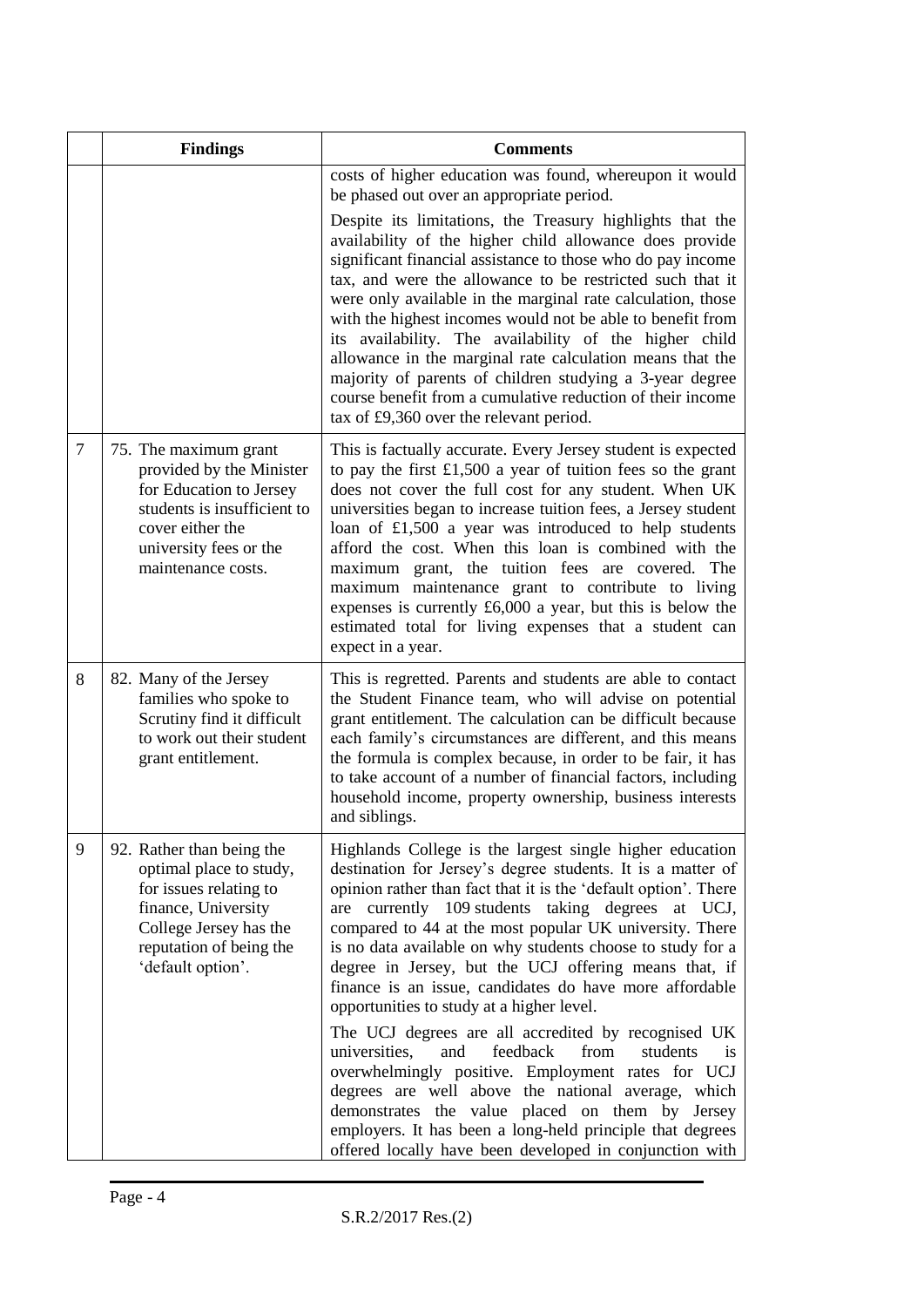|    | <b>Findings</b>                                                                                                                                                                                                                                                          | <b>Comments</b>                                                                                                                                                                                                                                                                                                                                                                                                                                                                                                                                                                                                                                                                                                                                                         |
|----|--------------------------------------------------------------------------------------------------------------------------------------------------------------------------------------------------------------------------------------------------------------------------|-------------------------------------------------------------------------------------------------------------------------------------------------------------------------------------------------------------------------------------------------------------------------------------------------------------------------------------------------------------------------------------------------------------------------------------------------------------------------------------------------------------------------------------------------------------------------------------------------------------------------------------------------------------------------------------------------------------------------------------------------------------------------|
|    |                                                                                                                                                                                                                                                                          | business sectors that already exist in the Jersey economy to<br>help meet their skills requirements. This targeting makes<br>them an important and valuable provision that also meets<br>the needs of older students who cannot, or do not, wish to<br>leave the Island to study because they have commitments<br>in the Island.                                                                                                                                                                                                                                                                                                                                                                                                                                        |
| 10 | 95. Increasing the provision<br>of University College<br>Jersey <b>ALONE</b> is not a<br>viable option to provide<br>for the needs of all Island<br>students. Similarly,<br>arranging provision with<br>other overseas locations<br>will only help at the<br>margins.    | This is accepted: A variety of solutions is needed to meet<br>the circumstances of the different students in Jersey. The<br>Education Department will continue to expand the<br>different options available to Jersey students, and this is<br>why we created the concept of 'Campus Jersey', increasing<br>local provision with the close co-operation of the private<br>sector and offering greater choice and more opportunities<br>for students.                                                                                                                                                                                                                                                                                                                    |
| 11 | 102. Many parents and<br>students in Jersey, who<br>either spoke to the Panel<br>or made written<br>submissions, want some<br>form of loan scheme.                                                                                                                       | The Minister is aware of these views. However, he is also<br>conscious that many families with lower incomes are<br>grateful for the assistance they receive through the current<br>grant system. They say a large student debt of £60,000<br>would be a deterrent to their children attending university.<br>A number of students have said they would not support a<br>full loan, particularly those who currently receive grants.                                                                                                                                                                                                                                                                                                                                    |
| 12 | 107. No talks have taken<br>place with the UK at<br>political level in relation<br>to removing the<br>blockages for Jersey<br>students entering the<br>UK loans scheme.                                                                                                  | This is factually accurate. Although initial approaches had<br>been discussed, these have not yet been progressed. So far,<br>held<br>officer<br>meetings<br>have<br>been<br>at<br>level<br>with<br>representatives of the UK Student Loans Company and the<br>UK Department of Business, Innovation and Skills. This<br>will now be followed up at a political level, but might be<br>delayed by the UK General Election on 8th June 2017.<br>Correspondence has been drafted as part of the Island's<br>Brexit negotiations, requesting that when higher education<br>arrangements are renegotiated, the students from the<br>Crown dependencies should be put on an equal footing<br>with students from Overseas Territories, who can access<br>the UK Student Loan. |
| 13 | 123. During the period that<br>this review was running,<br>the Chief Minister<br>created a Sub-<br>Committee of the<br><b>Council of Ministers</b><br>tasked with finding a<br>solution to the funding<br>problems being suffered<br>by Jersey students and<br>families. | This is factually accurate.                                                                                                                                                                                                                                                                                                                                                                                                                                                                                                                                                                                                                                                                                                                                             |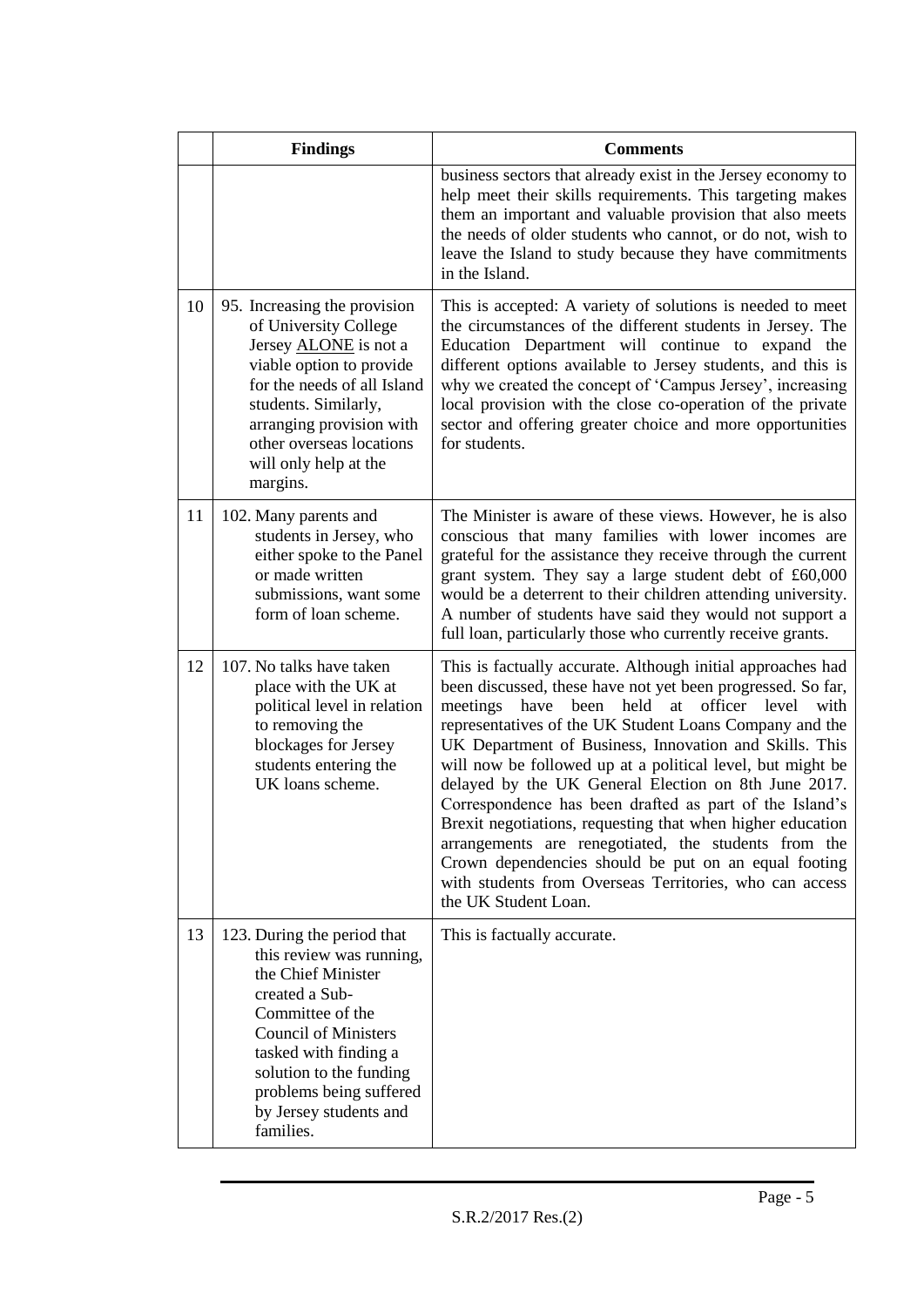### **RECOMMENDATIONS**

|                | <b>Recommendations</b>                                                                                                                                                                                                                 | To          | Accept/<br><b>Reject</b> | <b>Comments</b>                                                                                                                                                                                                                                                                                                                                                                                                                                                                                                                                                                                                                                                                                                                                                                                                                                                                                                                                                                                                                          | <b>Target</b><br>date of<br>action/<br>completion |
|----------------|----------------------------------------------------------------------------------------------------------------------------------------------------------------------------------------------------------------------------------------|-------------|--------------------------|------------------------------------------------------------------------------------------------------------------------------------------------------------------------------------------------------------------------------------------------------------------------------------------------------------------------------------------------------------------------------------------------------------------------------------------------------------------------------------------------------------------------------------------------------------------------------------------------------------------------------------------------------------------------------------------------------------------------------------------------------------------------------------------------------------------------------------------------------------------------------------------------------------------------------------------------------------------------------------------------------------------------------------------|---------------------------------------------------|
| 1              | 59. The Minister for<br>Treasury and<br>Resources should<br>phase out Higher<br>Child Allowance from<br>standard rate (20%)<br>tax payers as soon as<br>possible.                                                                      | Min.<br>T&R | Accept in<br>principle   | In the 2016 Budget, the Minister for<br>Treasury and Resources considered<br>phasing out the higher child allowance<br>from the standard rate calculation (at<br>the same time as phasing out the other<br>child-related<br>allowances<br>from<br>the<br>standard rate calculation), reducing the<br>assistance provided within the tax<br>system for those<br>higher<br>income<br>taxpayers who have their income tax<br>calculated by reference to the standard<br>rate calculation. The Minister concluded<br>that the availability of the higher child<br>allowance<br>in<br>the<br>standard<br>rate<br>calculation should be maintained until<br>such time as a broader solution for<br>assisting with the costs of higher<br>education was found, whereupon it<br>would be phased out<br>over<br>an<br>appropriate period. The Minister for<br>Treasury and Resources maintains that<br>this is correct approach; agreeing that<br>the allowance should be phased out, but<br>only when a broader solution has been<br>identified. | N/A                                               |
| $\overline{2}$ | 60. The Minister for<br>Treasury and<br>Resources should<br>phase out Higher<br>Child Allowance from<br>marginal rate<br>taxpayers and redirect<br>money to direct<br>assistance for students<br>once a suitable<br>solution is found. | Min.<br>T&R | Accept in<br>principle   | The availability of the higher child<br>allowance<br>the<br>in<br>marginal<br>rate<br>calculation means that the majority of<br>parents of children studying a 3-year<br>degree course benefit from a cumulative<br>reduction of their income tax of £9,360<br>over the relevant period $(\text{\pounds}2,340)$ per<br>annum for 4 tax years). Removal of this<br>allowance<br>and the corresponding<br>increase in tax payable would have a<br>significant impact on parents, unless<br>they were receiving compensating<br>support through other measures. This<br>process would have to be carefully co-<br>ordinated.<br>It is noted that restricting<br>the<br>availability of the allowance to the<br>marginal rate calculation limits<br>the<br>scope for the deadweight loss identified                                                                                                                                                                                                                                          | N/A                                               |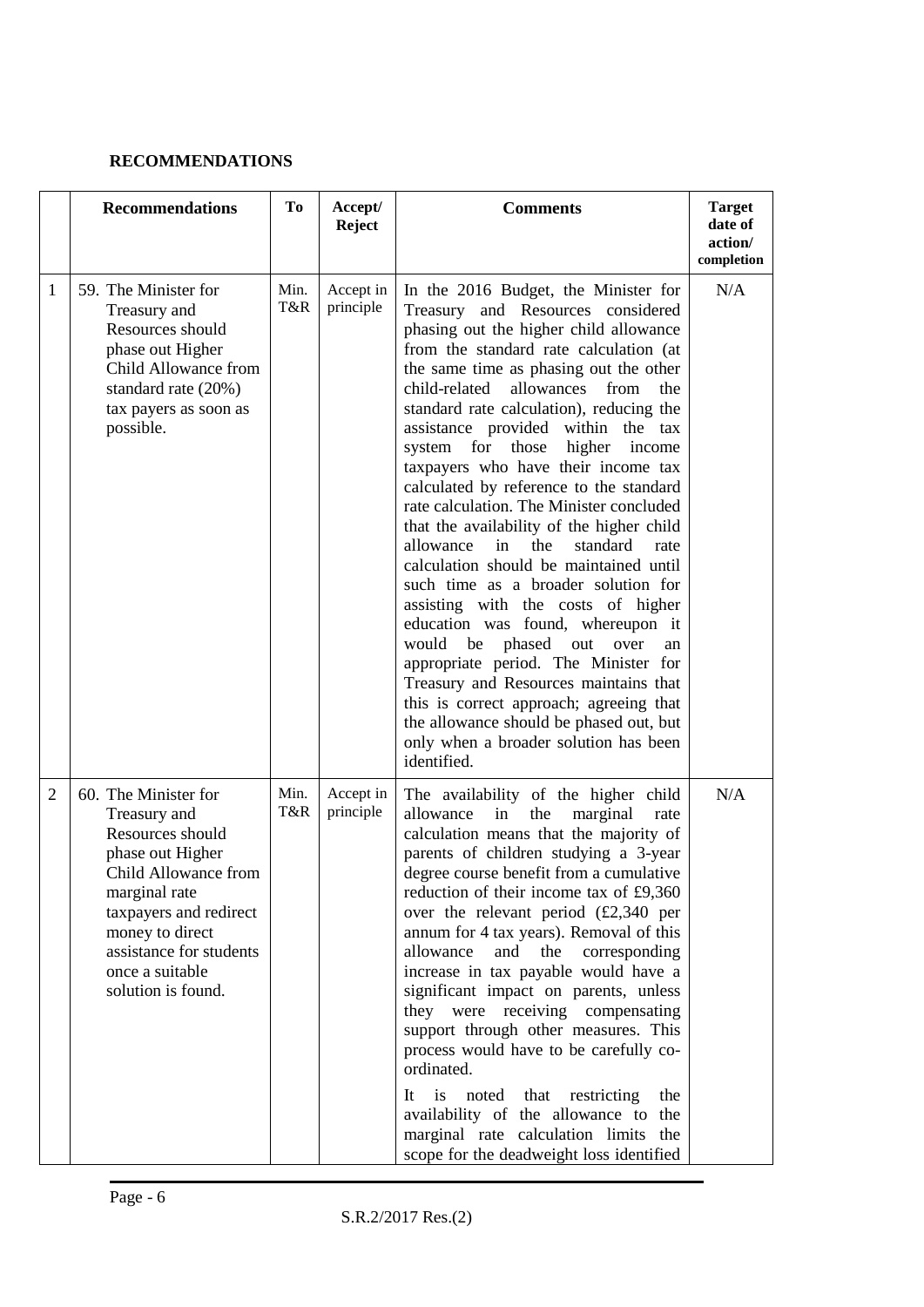|   | <b>Recommendations</b>                                                                                                                                                                                                                                                                                                                                  | To                  | Accept/<br>Reject     | <b>Comments</b>                                                                                                                                                                                                                                                                                                                                                                                                                                                                                        | <b>Target</b><br>date of<br>action/<br>completion |
|---|---------------------------------------------------------------------------------------------------------------------------------------------------------------------------------------------------------------------------------------------------------------------------------------------------------------------------------------------------------|---------------------|-----------------------|--------------------------------------------------------------------------------------------------------------------------------------------------------------------------------------------------------------------------------------------------------------------------------------------------------------------------------------------------------------------------------------------------------------------------------------------------------------------------------------------------------|---------------------------------------------------|
|   |                                                                                                                                                                                                                                                                                                                                                         |                     |                       | in the adviser's report (which appears to<br>be the key argument for the removal of<br>the allowance), because those with the<br>highest incomes (who have their tax<br>calculated by reference to the standard<br>rate calculation) would not be able to<br>benefit from its availability.<br>The<br>Minister for Treasury and Resources<br>maintains that this is correct approach;<br>agreeing that the allowance should be<br>phased out, but only when a broader<br>solution has been identified. |                                                   |
| 3 | 70. The Chief Minister<br>must ensure that the<br><b>Council of Ministers</b><br>Sub-Committee,<br>tasked with finding a<br>solution to the<br>problems of financing<br>students through<br>university, examines<br>the implications of<br>Income Support when<br>seeking a solution to<br>the problems of<br>financing students<br>through university. | CM                  | Accept                | The Sub-Committee will liaise with the<br>Social Security Department to ensure<br>any implications for income<br>that<br>support are raised.                                                                                                                                                                                                                                                                                                                                                           | Qtr. 4,<br>2017                                   |
| 4 | 83. The Minister for<br><b>Education</b> should<br>provide an online<br>calculator, that allows<br>families to understand<br>their entitlement and<br>that is flexible enough<br>to change as policy is<br>amended, with<br>immediate effect.                                                                                                           | Min.<br>for<br>Edu. | $Accept -$<br>ongoing | The suggestion has been considered<br>previously by the Student Finance team,<br>and is being actively discussed with the<br>Information Services team with a view<br>to having a calculator online. Scoping<br>meetings are taking place shortly.                                                                                                                                                                                                                                                     | Qtr. 4,<br>2017                                   |
| 5 | 114. The Chief Minister<br>must ensure that the<br><b>Council of Ministers</b><br>Sub-Committee is<br>tasked with finding a<br>solution to the<br>problems of<br>financing students<br>through university,                                                                                                                                              | CM                  | Accept                | Various different solutions to financing<br>students, including loans, are being<br>considered by the Sub-Committee.                                                                                                                                                                                                                                                                                                                                                                                   | Qtr. 4,<br>2017                                   |